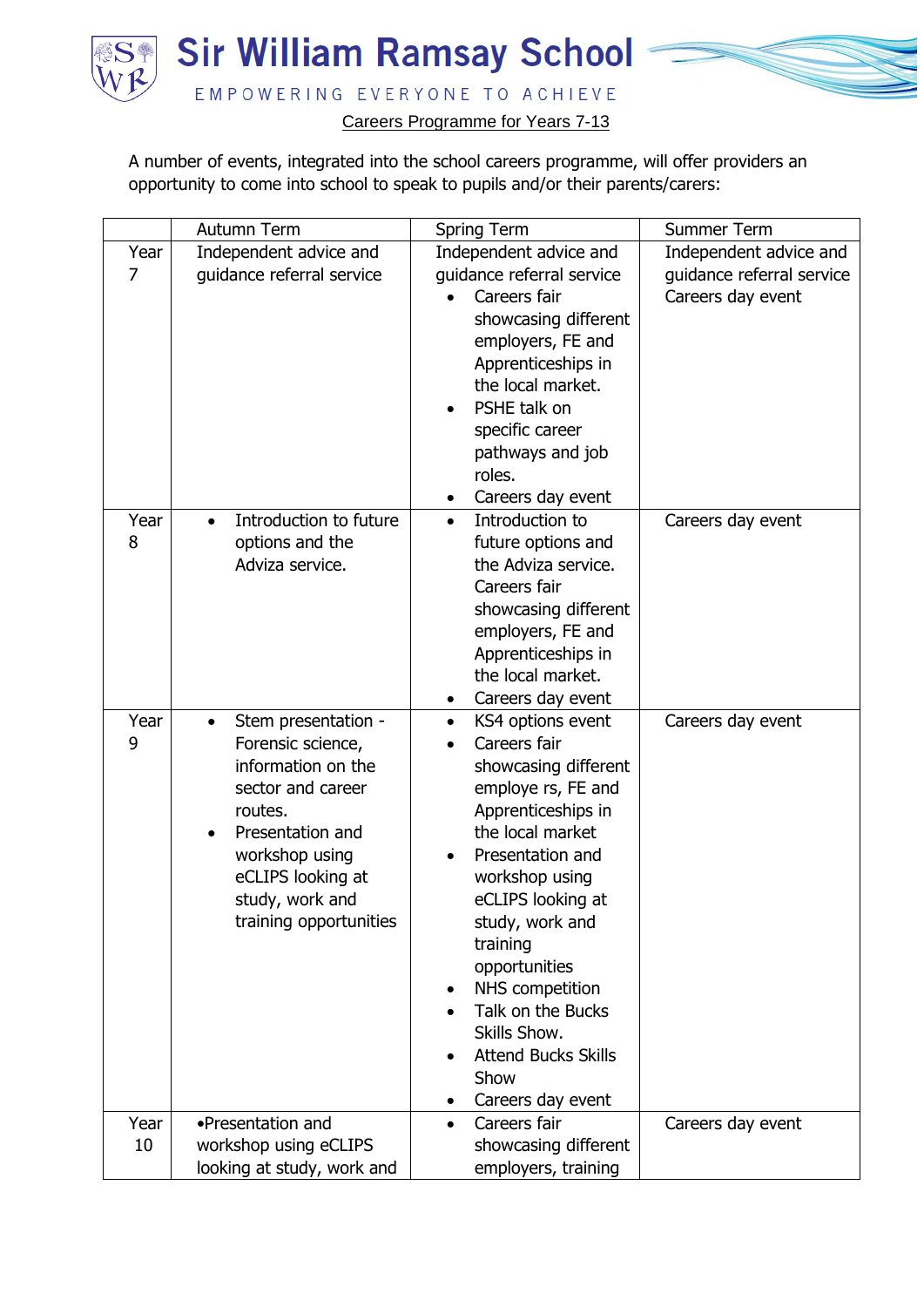

## **SH** Sir William Ramsay School



## EMPOWERING EVERYONE TO ACHIEVE

| Year<br>11 | training opportunities<br><b>Attend Bucks Skills Show</b><br>Apprenticeships<br>presentation<br>Talk on the Bucks Skills<br>Show<br><b>Attend the Bucks Skills</b><br>Show.                                                                                                                                              | and work options in<br>the local market<br>Presentation and<br>workshop using<br>eCLIPS looking at<br>study, work and<br>training<br>opportunities<br>Talk on labour<br>market.<br>Talk on linking<br>curriculum learning<br>to careers.<br>Careers day event<br>Post-16 Evening<br>$\bullet$<br>Employability and<br>guidance workshops<br>Careers fair<br>showcasing different<br>employers, FE,                                                       | Careers day event                                                                                                                                                                                                                                                                                                                                                                                  |
|------------|--------------------------------------------------------------------------------------------------------------------------------------------------------------------------------------------------------------------------------------------------------------------------------------------------------------------------|----------------------------------------------------------------------------------------------------------------------------------------------------------------------------------------------------------------------------------------------------------------------------------------------------------------------------------------------------------------------------------------------------------------------------------------------------------|----------------------------------------------------------------------------------------------------------------------------------------------------------------------------------------------------------------------------------------------------------------------------------------------------------------------------------------------------------------------------------------------------|
|            |                                                                                                                                                                                                                                                                                                                          | Apprenticeship in<br>the local market<br>Mentoring Day -<br><b>Future Options</b><br>interviews<br>Careers day event                                                                                                                                                                                                                                                                                                                                     |                                                                                                                                                                                                                                                                                                                                                                                                    |
| Year<br>12 | Independent advice<br>$\bullet$<br>and guidance referral<br>service<br><b>Higher Education Fair</b><br>$\bullet$<br>Post-18 assembly -<br>$\bullet$<br>apprenticeships<br>Introduction into<br>$\bullet$<br>Higher<br><b>Education/Study Skills</b><br>Future Pathways and<br>$\bullet$<br>Soft Skills lecture<br>series | Independent advice<br>$\bullet$<br>and guidance<br>referral service<br>Small group<br>sessions: future<br>education, training<br>and employment<br>options.<br>University workshop<br>- Personal Statement<br><b>UCAS Convention -</b><br>University and<br>Apprenticeship<br><b>Information</b><br>Apprenticeship<br>٠<br>Convention<br>The Bucks Skills Hub<br>- Apprenticeship<br>Challenge<br><b>Future Pathways</b><br>$\bullet$<br>and Soft Skills | Independent<br>$\bullet$<br>advice and<br>guidance referral<br>service<br>Small group<br>sessions: future<br>education, training<br>and employment<br>options<br>Education and<br>$\bullet$<br><b>Employers</b><br>Apprenticeship<br>Support and<br>Knowledge<br>Interactive<br>$\bullet$<br>workshop Game of<br>Student Life -<br>managing<br>academics,<br>employability,<br>finances and social |